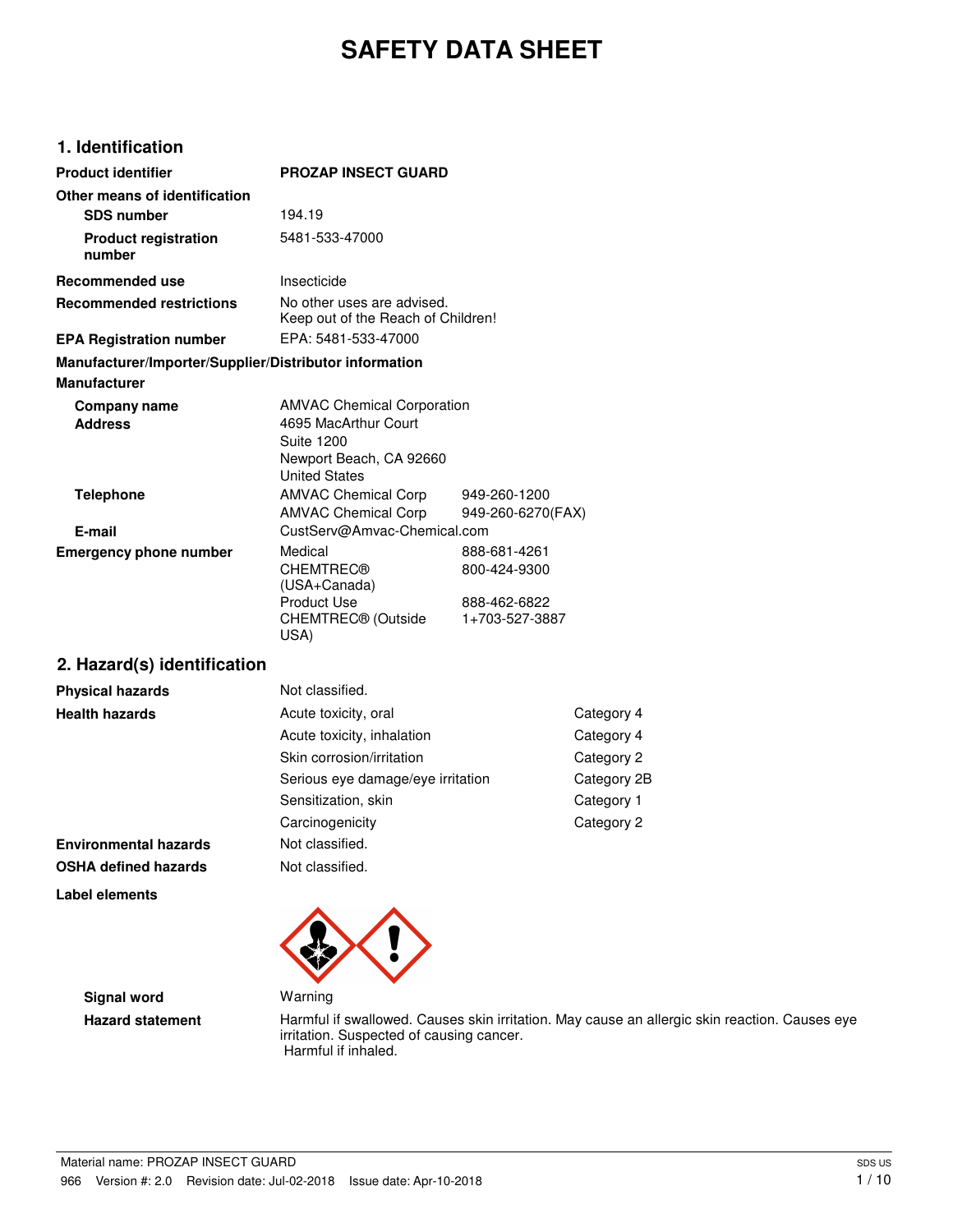| <b>Precautionary statement</b>               |                                                                                                                                                                                                                                                                                                                                                                                                                                                                                                                                                                                                                                                                                                                                                                                                                                                                                                                                     |
|----------------------------------------------|-------------------------------------------------------------------------------------------------------------------------------------------------------------------------------------------------------------------------------------------------------------------------------------------------------------------------------------------------------------------------------------------------------------------------------------------------------------------------------------------------------------------------------------------------------------------------------------------------------------------------------------------------------------------------------------------------------------------------------------------------------------------------------------------------------------------------------------------------------------------------------------------------------------------------------------|
| <b>Prevention</b>                            | Do not handle until all safety precautions have been read and understood. Avoid breathing<br>dust/fume/gas/mist/vapors/spray. Wash thoroughly after handling. Do not eat, drink or smoke<br>when using this product. Wear protective gloves.                                                                                                                                                                                                                                                                                                                                                                                                                                                                                                                                                                                                                                                                                        |
| Response                                     | If exposed or concerned: Get medical advice/attention. If skin irritation or rash occurs: Get<br>medical advice/attention. If eye irritation persists: Get medical advice/attention. Take off<br>contaminated clothing and wash before reuse.                                                                                                                                                                                                                                                                                                                                                                                                                                                                                                                                                                                                                                                                                       |
|                                              |                                                                                                                                                                                                                                                                                                                                                                                                                                                                                                                                                                                                                                                                                                                                                                                                                                                                                                                                     |
| <b>Storage</b>                               | Store in original unopened package until ready to use. Protect from extreme temperatures.                                                                                                                                                                                                                                                                                                                                                                                                                                                                                                                                                                                                                                                                                                                                                                                                                                           |
| <b>Disposal</b>                              | Dispose of contents/container in accordance with local/regional/national/international regulations.                                                                                                                                                                                                                                                                                                                                                                                                                                                                                                                                                                                                                                                                                                                                                                                                                                 |
| Hazard(s) not otherwise<br>classified (HNOC) | Very toxic to aquatic life.<br>Very toxic to aquatic life with long lasting effects.                                                                                                                                                                                                                                                                                                                                                                                                                                                                                                                                                                                                                                                                                                                                                                                                                                                |
| <b>Supplemental information</b>              | 80% of the mixture consists of component(s) of unknown acute oral toxicity. 80% of the mixture<br>consists of component(s) of unknown acute dermal toxicity. 80% of the mixture consists of<br>component(s) of unknown acute hazards to the aquatic environment. 100% of the mixture<br>consists of component(s) of unknown long-term hazards to the aquatic environment. This is a<br>pesticide product registered by the United States Environmental Protection Agency and is subject<br>to certain labeling requirements under federal pesticide law. These requirements differ from the<br>classification criteria and hazard information required for safety data sheets (SDS), and for<br>workplace labels of non-pesticide chemicals. The hazard information required on the pesticide<br>label is reproduced in section 15. The pesticide label also includes other important information,<br>including directions for use. |

### **3. Composition/information on ingredients**

#### **Mixtures**

| <b>Chemical name</b>                                            | Common name and synonyms                                                                                                                                                                                                                                                                                                                                                                                                                                                                                                                                                                                                                                                                                                                                                                                                                                                                                                                                                                                     | <b>CAS number</b> | $\%$          |
|-----------------------------------------------------------------|--------------------------------------------------------------------------------------------------------------------------------------------------------------------------------------------------------------------------------------------------------------------------------------------------------------------------------------------------------------------------------------------------------------------------------------------------------------------------------------------------------------------------------------------------------------------------------------------------------------------------------------------------------------------------------------------------------------------------------------------------------------------------------------------------------------------------------------------------------------------------------------------------------------------------------------------------------------------------------------------------------------|-------------------|---------------|
| Dichlorvos (DDVP)                                               | DDVP, Nuvan, Vapona, Dimethyl<br>2.2-dichlorovinyl phosphate                                                                                                                                                                                                                                                                                                                                                                                                                                                                                                                                                                                                                                                                                                                                                                                                                                                                                                                                                 | 62-73-7           | $18.6 - < 20$ |
| <b>Composition comments</b>                                     | All concentrations are in percent by weight.                                                                                                                                                                                                                                                                                                                                                                                                                                                                                                                                                                                                                                                                                                                                                                                                                                                                                                                                                                 |                   |               |
| 4. First-aid measures                                           |                                                                                                                                                                                                                                                                                                                                                                                                                                                                                                                                                                                                                                                                                                                                                                                                                                                                                                                                                                                                              |                   |               |
| <b>Inhalation</b>                                               | Move to fresh air. Call a physician if symptoms develop or persist.                                                                                                                                                                                                                                                                                                                                                                                                                                                                                                                                                                                                                                                                                                                                                                                                                                                                                                                                          |                   |               |
| <b>Skin contact</b>                                             | Remove contaminated clothing immediately and wash skin with soap and water. In case of<br>eczema or other skin disorders: Seek medical attention and take along these instructions. Wash<br>contaminated clothing before reuse.                                                                                                                                                                                                                                                                                                                                                                                                                                                                                                                                                                                                                                                                                                                                                                              |                   |               |
| Eye contact                                                     | Immediately flush eyes with plenty of water for at least 15 minutes. Remove contact lenses, if<br>present and easy to do. Continue rinsing. Get medical attention if irritation develops and persists.                                                                                                                                                                                                                                                                                                                                                                                                                                                                                                                                                                                                                                                                                                                                                                                                       |                   |               |
| Ingestion                                                       | Rinse mouth. If vomiting occurs, keep head low so that stomach content doesn't get into the lungs.<br>Get medical advice/attention if you feel unwell.                                                                                                                                                                                                                                                                                                                                                                                                                                                                                                                                                                                                                                                                                                                                                                                                                                                       |                   |               |
| <b>Most important</b><br>symptoms/effects, acute and<br>delayed | This product is a Cholinesterase Inhibitor. Preexisting skin or respiratory disorders may be<br>aggravated by exposure to components of this product. Preexisting conditions which lower<br>cholinesterase levels increase vulnerability to cholinesterase depression. these include: (for<br>plasma) chronic alcoholism; malnutrition; dermatomyositis; existing toxicity from exposure to<br>carbon disulfide; benzalkonium salts, organic mercury compounds, ciguatoxins or solanines; and<br>(for RBC) hemolytic anemia. Acute cholinesterase depression may be evidenced by headache,<br>nausea, vomiting, diarrhea, abdominal cramps, excessive sweating, salivation and tearing,<br>constricted pupils, blurred vision, tightness in chest, weakness, muscle twitching and confusion; in<br>extreme cases, unconsciousness, convulsions, severe respiratory depression and death may<br>occur. Product may cause slight but temporary irritation to the eyes and may cause irritation of the<br>skin. |                   |               |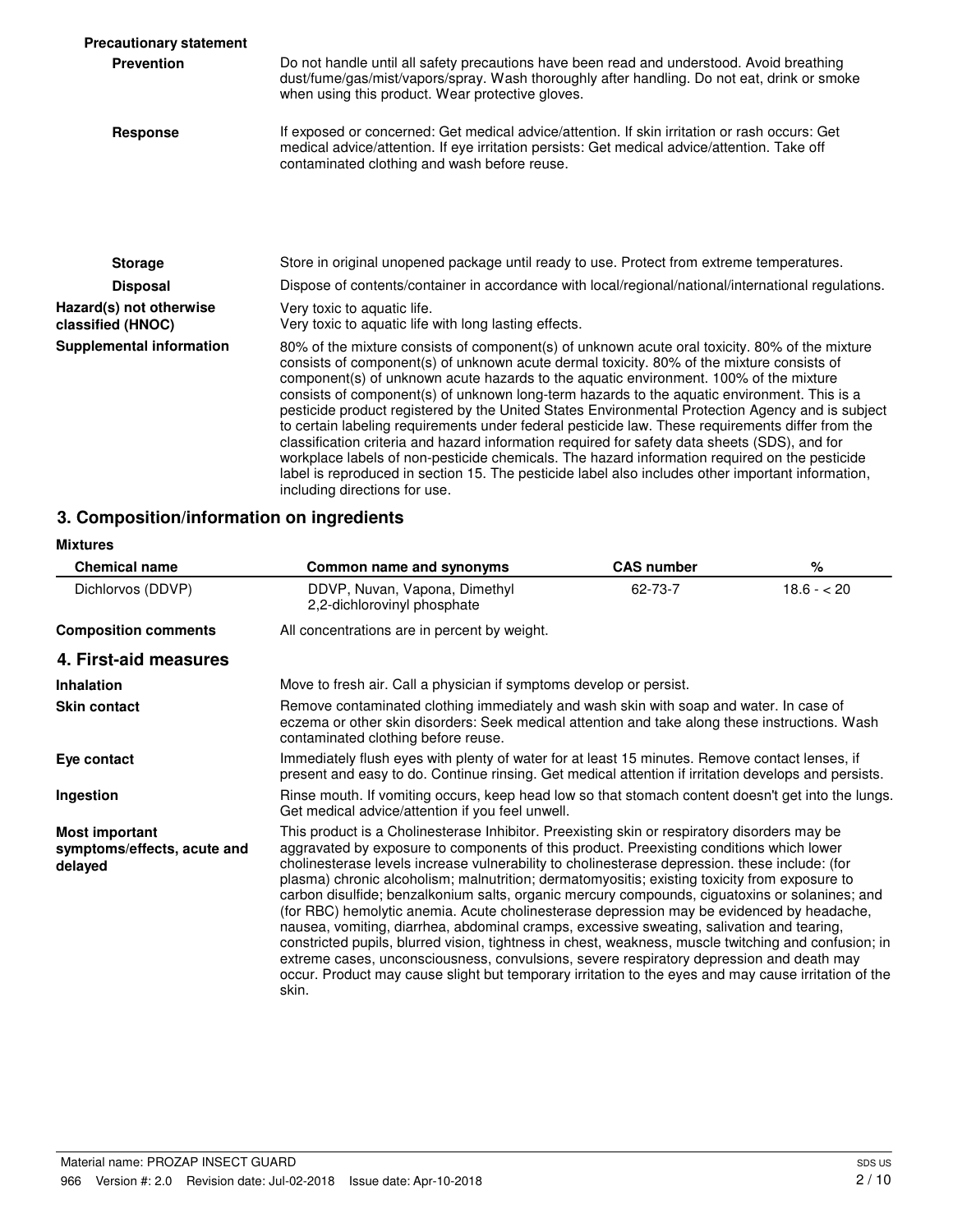| Indication of immediate<br>medical attention and special<br>treatment needed | Treat symptomatically. Note to physicians:<br>This product contains an Organophosphate (OP) Insecticide. However, it is the opinion of the<br>manufacturer/supplier, and their Occupational medical consultant, that any significant exposure to<br>this OP insecticide is highly unlikely. Based upon the formulation of the pest strip the individual's<br>contact with the OP is extremely limited by design. Therefore the examining physician should<br>exercise prudent judgment in determining the causation of the patient's symptoms - taking care to<br>not overlook multiple other etiologies of the patient's symptoms. Contact a local or national poison<br>control center for more information. If it is established that OP poisoning has occurred, the<br>following steps are recommended. Establish airway and oxygenation. IV Atropine sulfate is the<br>antidote of choice against parasympathetic nervous stimulation. If there are signs of<br>parasympathetic stimulation, Atropine Sulfate should be injected at 10 minutes intervals in doses<br>of 1 to 2 milligrams until complete atropinization has occurred. Pralidoxime chloride (2-PAM<br>chloride) may also be used as an effective antidote in addition to and while maintaining full<br>atropinization. In adults, an initial dose of 1 gram of 2-PAM should be injected, preferably as an<br>infusion, in 250 cc of saline over a 15 to 20 minute period. If this is not practical, 2-PAM may be<br>administered slowly by intravenous injection as a 5% solution in water over not less than 2<br>minutes. After about an hour, a second dose of 1 gram of 2-PAM will be indicated if muscle<br>weakness has not been relieved. For infants and children, the dose of 2-PAM is 0.25 grams. Avoid<br>morphine, aminophylline, phenothiazine, reserpine, furosemide and ethacrynic acid. Clear chest by<br>postural drainage. Oxygen administration may be necessary. Observe patient continuously for 48<br>hours. Repeated exposure to cholinesterase inhibitors may without warning cause prolonged<br>susceptibility very small doses of any cholinesterase inhibitor. Allow no further exposure until time<br>for cholinesterase regeneration has been attained as determined by a blood test. Bathe and<br>shampoo contaminated skin and hair. If ingested, empty stomach; activated charcoal is useful to<br>further to further limit absorption. If victim is alert, Syrup of Ipecac (2 tablespoons in adults, 1<br>tablespoon in small children) is indicated. If symptoms such as loss of gag reflex, convulsions, or<br>unconsciousness occur before emesis, gastric lavage should be considered following intubation<br>with a cuffed endotracheal tube. |
|------------------------------------------------------------------------------|---------------------------------------------------------------------------------------------------------------------------------------------------------------------------------------------------------------------------------------------------------------------------------------------------------------------------------------------------------------------------------------------------------------------------------------------------------------------------------------------------------------------------------------------------------------------------------------------------------------------------------------------------------------------------------------------------------------------------------------------------------------------------------------------------------------------------------------------------------------------------------------------------------------------------------------------------------------------------------------------------------------------------------------------------------------------------------------------------------------------------------------------------------------------------------------------------------------------------------------------------------------------------------------------------------------------------------------------------------------------------------------------------------------------------------------------------------------------------------------------------------------------------------------------------------------------------------------------------------------------------------------------------------------------------------------------------------------------------------------------------------------------------------------------------------------------------------------------------------------------------------------------------------------------------------------------------------------------------------------------------------------------------------------------------------------------------------------------------------------------------------------------------------------------------------------------------------------------------------------------------------------------------------------------------------------------------------------------------------------------------------------------------------------------------------------------------------------------------------------------------------------------------------------------------------------------------------------------------------------------------------------------------------------------------------------------------------------------------------------------------------|
| <b>General information</b>                                                   | IF exposed or concerned: Get medical advice/attention. Ensure that medical personnel are aware<br>of the material(s) involved, and take precautions to protect themselves. Show this safety data<br>sheet to the doctor in attendance. Wash contaminated clothing before reuse.                                                                                                                                                                                                                                                                                                                                                                                                                                                                                                                                                                                                                                                                                                                                                                                                                                                                                                                                                                                                                                                                                                                                                                                                                                                                                                                                                                                                                                                                                                                                                                                                                                                                                                                                                                                                                                                                                                                                                                                                                                                                                                                                                                                                                                                                                                                                                                                                                                                                         |
| 5. Fire-fighting measures                                                    |                                                                                                                                                                                                                                                                                                                                                                                                                                                                                                                                                                                                                                                                                                                                                                                                                                                                                                                                                                                                                                                                                                                                                                                                                                                                                                                                                                                                                                                                                                                                                                                                                                                                                                                                                                                                                                                                                                                                                                                                                                                                                                                                                                                                                                                                                                                                                                                                                                                                                                                                                                                                                                                                                                                                                         |
| Suitable extinguishing media                                                 | Water spray. Foam. Powder. Carbon dioxide (CO2).                                                                                                                                                                                                                                                                                                                                                                                                                                                                                                                                                                                                                                                                                                                                                                                                                                                                                                                                                                                                                                                                                                                                                                                                                                                                                                                                                                                                                                                                                                                                                                                                                                                                                                                                                                                                                                                                                                                                                                                                                                                                                                                                                                                                                                                                                                                                                                                                                                                                                                                                                                                                                                                                                                        |
| Unsuitable extinguishing<br>media                                            | None known.                                                                                                                                                                                                                                                                                                                                                                                                                                                                                                                                                                                                                                                                                                                                                                                                                                                                                                                                                                                                                                                                                                                                                                                                                                                                                                                                                                                                                                                                                                                                                                                                                                                                                                                                                                                                                                                                                                                                                                                                                                                                                                                                                                                                                                                                                                                                                                                                                                                                                                                                                                                                                                                                                                                                             |
| Specific hazards arising from<br>the chemical                                | Hydrogen chloride, carbon oxides and unidentified organic compounds may be formed when it is<br>heated excessively or burned.                                                                                                                                                                                                                                                                                                                                                                                                                                                                                                                                                                                                                                                                                                                                                                                                                                                                                                                                                                                                                                                                                                                                                                                                                                                                                                                                                                                                                                                                                                                                                                                                                                                                                                                                                                                                                                                                                                                                                                                                                                                                                                                                                                                                                                                                                                                                                                                                                                                                                                                                                                                                                           |
| Special protective equipment<br>and precautions for firefighters             | Self-contained breathing apparatus and full protective clothing must be worn in case of fire.                                                                                                                                                                                                                                                                                                                                                                                                                                                                                                                                                                                                                                                                                                                                                                                                                                                                                                                                                                                                                                                                                                                                                                                                                                                                                                                                                                                                                                                                                                                                                                                                                                                                                                                                                                                                                                                                                                                                                                                                                                                                                                                                                                                                                                                                                                                                                                                                                                                                                                                                                                                                                                                           |
| <b>Fire fighting</b><br>equipment/instructions                               | Evacuate area. Use water spray to cool unopened containers. Water runoff can cause<br>environmental damage. Dike and collect extinguishing water.                                                                                                                                                                                                                                                                                                                                                                                                                                                                                                                                                                                                                                                                                                                                                                                                                                                                                                                                                                                                                                                                                                                                                                                                                                                                                                                                                                                                                                                                                                                                                                                                                                                                                                                                                                                                                                                                                                                                                                                                                                                                                                                                                                                                                                                                                                                                                                                                                                                                                                                                                                                                       |
| <b>Specific methods</b>                                                      | Use standard firefighting procedures and consider the hazards of other involved materials.                                                                                                                                                                                                                                                                                                                                                                                                                                                                                                                                                                                                                                                                                                                                                                                                                                                                                                                                                                                                                                                                                                                                                                                                                                                                                                                                                                                                                                                                                                                                                                                                                                                                                                                                                                                                                                                                                                                                                                                                                                                                                                                                                                                                                                                                                                                                                                                                                                                                                                                                                                                                                                                              |
| <b>General fire hazards</b>                                                  | No unusual fire or explosion hazards noted.                                                                                                                                                                                                                                                                                                                                                                                                                                                                                                                                                                                                                                                                                                                                                                                                                                                                                                                                                                                                                                                                                                                                                                                                                                                                                                                                                                                                                                                                                                                                                                                                                                                                                                                                                                                                                                                                                                                                                                                                                                                                                                                                                                                                                                                                                                                                                                                                                                                                                                                                                                                                                                                                                                             |
| 6. Accidental release measures                                               |                                                                                                                                                                                                                                                                                                                                                                                                                                                                                                                                                                                                                                                                                                                                                                                                                                                                                                                                                                                                                                                                                                                                                                                                                                                                                                                                                                                                                                                                                                                                                                                                                                                                                                                                                                                                                                                                                                                                                                                                                                                                                                                                                                                                                                                                                                                                                                                                                                                                                                                                                                                                                                                                                                                                                         |
| Personal precautions,<br>protective equipment and<br>emergency procedures    | Keep unnecessary personnel away. Keep people away from and upwind of spill/leak. Wear<br>appropriate protective equipment and clothing during clean-up. Do not touch damaged containers<br>or spilled material unless wearing appropriate protective clothing. Ensure adequate ventilation.<br>Local authorities should be advised if significant spillages cannot be contained. For personal<br>protection, see section 8 of the SDS.                                                                                                                                                                                                                                                                                                                                                                                                                                                                                                                                                                                                                                                                                                                                                                                                                                                                                                                                                                                                                                                                                                                                                                                                                                                                                                                                                                                                                                                                                                                                                                                                                                                                                                                                                                                                                                                                                                                                                                                                                                                                                                                                                                                                                                                                                                                  |
| <b>Methods and materials for</b>                                             | Prevent entry into waterways, sewer, basements or confined areas.                                                                                                                                                                                                                                                                                                                                                                                                                                                                                                                                                                                                                                                                                                                                                                                                                                                                                                                                                                                                                                                                                                                                                                                                                                                                                                                                                                                                                                                                                                                                                                                                                                                                                                                                                                                                                                                                                                                                                                                                                                                                                                                                                                                                                                                                                                                                                                                                                                                                                                                                                                                                                                                                                       |
| containment and cleaning up                                                  | Large Spills: Dike the spilled material, where this is possible. Absorb in vermiculite, dry sand or<br>earth and place into containers. Wipe up with absorbent material (e.g. cloth, fleece). Clean surface<br>thoroughly to remove residual contamination. Put material in suitable, covered, labeled containers.<br>For waste disposal, see section 13 of the SDS. Pick up strips for reuse or disposal. Wash<br>thoroughly with soap and water after handling the strip.                                                                                                                                                                                                                                                                                                                                                                                                                                                                                                                                                                                                                                                                                                                                                                                                                                                                                                                                                                                                                                                                                                                                                                                                                                                                                                                                                                                                                                                                                                                                                                                                                                                                                                                                                                                                                                                                                                                                                                                                                                                                                                                                                                                                                                                                             |
| <b>Environmental precautions</b>                                             | Avoid discharge into drains, water courses or onto the ground.                                                                                                                                                                                                                                                                                                                                                                                                                                                                                                                                                                                                                                                                                                                                                                                                                                                                                                                                                                                                                                                                                                                                                                                                                                                                                                                                                                                                                                                                                                                                                                                                                                                                                                                                                                                                                                                                                                                                                                                                                                                                                                                                                                                                                                                                                                                                                                                                                                                                                                                                                                                                                                                                                          |
| 7. Handling and storage                                                      |                                                                                                                                                                                                                                                                                                                                                                                                                                                                                                                                                                                                                                                                                                                                                                                                                                                                                                                                                                                                                                                                                                                                                                                                                                                                                                                                                                                                                                                                                                                                                                                                                                                                                                                                                                                                                                                                                                                                                                                                                                                                                                                                                                                                                                                                                                                                                                                                                                                                                                                                                                                                                                                                                                                                                         |
| Precautions for safe handling                                                | Do not taste or swallow. Avoid contact with eyes, skin, and clothing. Avoid prolonged exposure.<br>When using, do not eat, drink or smoke. Provide adequate ventilation. Use personal protective                                                                                                                                                                                                                                                                                                                                                                                                                                                                                                                                                                                                                                                                                                                                                                                                                                                                                                                                                                                                                                                                                                                                                                                                                                                                                                                                                                                                                                                                                                                                                                                                                                                                                                                                                                                                                                                                                                                                                                                                                                                                                                                                                                                                                                                                                                                                                                                                                                                                                                                                                        |

equipment as required. Wash hands thoroughly after handling. Read label before use.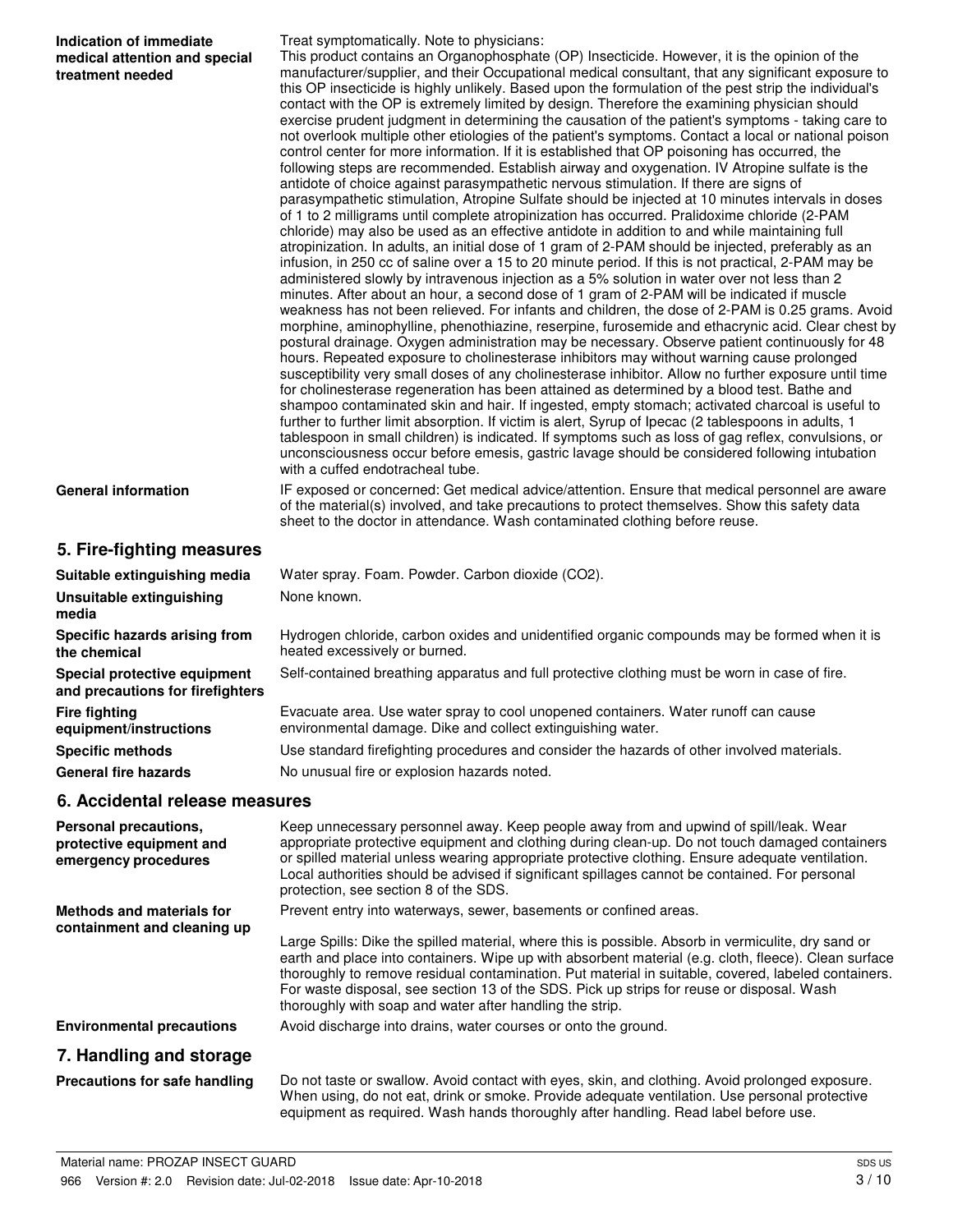### **8. Exposure controls/personal protection**

#### **Occupational exposure limits**

The following constituents are the only constituents of the product which have a PEL, TLV or other recommended exposure limit. At this time, the other constituents have no known exposure limits.

| US. OSHA Table Z-1 Limits for Air Contaminants (29 CFR 1910.1000)<br><b>Components</b>               | <b>Type</b>                                                | Value                                                                                                                                                                             |                                                                                                                                                                                                          |
|------------------------------------------------------------------------------------------------------|------------------------------------------------------------|-----------------------------------------------------------------------------------------------------------------------------------------------------------------------------------|----------------------------------------------------------------------------------------------------------------------------------------------------------------------------------------------------------|
| Dichlorvos (DDVP) (CAS<br>$62 - 73 - 7$                                                              | PEL                                                        | 1 $mg/m3$                                                                                                                                                                         |                                                                                                                                                                                                          |
| <b>US. ACGIH Threshold Limit Values</b>                                                              |                                                            |                                                                                                                                                                                   |                                                                                                                                                                                                          |
| <b>Components</b>                                                                                    | <b>Type</b>                                                | Value                                                                                                                                                                             | <b>Form</b>                                                                                                                                                                                              |
| Dichlorvos (DDVP) (CAS<br>$62 - 73 - 7$                                                              | <b>TWA</b>                                                 | $0.1$ mg/m $3$                                                                                                                                                                    | Inhalable fraction and<br>vapor.                                                                                                                                                                         |
| US. NIOSH: Pocket Guide to Chemical Hazards<br><b>Components</b>                                     | <b>Type</b>                                                | <b>Value</b>                                                                                                                                                                      |                                                                                                                                                                                                          |
| Dichlorvos (DDVP) (CAS<br>$62 - 73 - 7$                                                              | <b>TWA</b>                                                 | 1 $mg/m3$                                                                                                                                                                         |                                                                                                                                                                                                          |
| <b>Biological limit values</b>                                                                       | No biological exposure limits noted for the ingredient(s). |                                                                                                                                                                                   |                                                                                                                                                                                                          |
| <b>Exposure guidelines</b>                                                                           |                                                            |                                                                                                                                                                                   |                                                                                                                                                                                                          |
| US ACGIH Threshold Limit Values: Skin designation                                                    |                                                            |                                                                                                                                                                                   |                                                                                                                                                                                                          |
| Dichlorvos (DDVP) (CAS 62-73-7)<br>US NIOSH Pocket Guide to Chemical Hazards: Skin designation       |                                                            | Can be absorbed through the skin.                                                                                                                                                 |                                                                                                                                                                                                          |
| Dichlorvos (DDVP) (CAS 62-73-7)<br>US. OSHA Table Z-1 Limits for Air Contaminants (29 CFR 1910.1000) |                                                            | Can be absorbed through the skin.                                                                                                                                                 |                                                                                                                                                                                                          |
| Dichlorvos (DDVP) (CAS 62-73-7)                                                                      |                                                            | Can be absorbed through the skin.                                                                                                                                                 |                                                                                                                                                                                                          |
| Appropriate engineering<br>controls                                                                  | recommended exposure limits.                               |                                                                                                                                                                                   | Provide eyewash station and safety shower. Applicable for industrial settings only: Use process<br>enclosures, local exhaust ventilation, or other engineering controls to control airborne levels below |
| Individual protection measures, such as personal protective equipment                                |                                                            |                                                                                                                                                                                   |                                                                                                                                                                                                          |
| Eye/face protection                                                                                  |                                                            | If contact is likely, safety glasses with side shields are recommended.                                                                                                           |                                                                                                                                                                                                          |
| <b>Skin protection</b><br><b>Hand protection</b>                                                     | neoprene gloves are recommended.                           | For prolonged or repeated skin contact use suitable protective gloves. Nitrile, butyl rubber or                                                                                   |                                                                                                                                                                                                          |
| <b>Other</b>                                                                                         |                                                            | Wear appropriate chemical resistant clothing. Use of an impervious apron is recommended.                                                                                          |                                                                                                                                                                                                          |
| <b>Respiratory protection</b><br><b>Thermal hazards</b>                                              | Not applicable.                                            | No personal respiratory protective equipment normally required.                                                                                                                   |                                                                                                                                                                                                          |
| <b>General hygiene</b><br>considerations                                                             |                                                            | drinking, and/or smoking. Routinely wash work clothing and protective equipment to remove<br>contaminants. Contaminated work clothing should not be allowed out of the workplace. | Observe any medical surveillance requirements. Keep away from food and drink. Always observe<br>good personal hygiene measures, such as washing after handling the material and before eating,           |
| 9. Physical and chemical properties                                                                  |                                                            |                                                                                                                                                                                   |                                                                                                                                                                                                          |
| Appearance                                                                                           |                                                            |                                                                                                                                                                                   |                                                                                                                                                                                                          |

| <b>Physical state</b>                      | Solid.                     |
|--------------------------------------------|----------------------------|
| Form                                       | Rectangular plastic strip. |
| Color                                      | Yellow or Blue             |
| Odor                                       | Mild chemical odor         |
| <b>Odor threshold</b>                      | Not available.             |
| рH                                         | Not applicable             |
| Melting point/freezing point               | Not available.             |
| Initial boiling point and boiling<br>range | Not applicable             |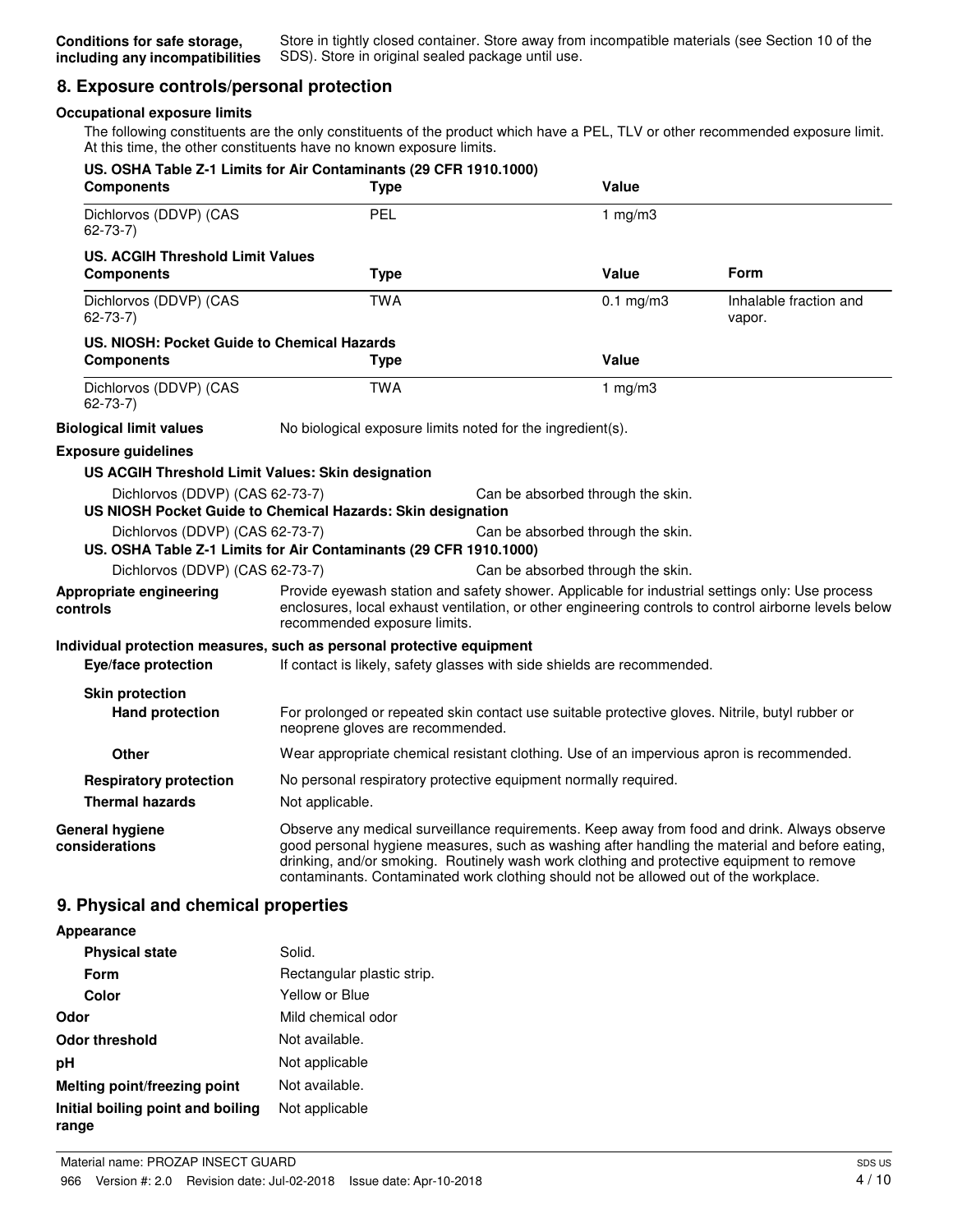| <b>Flash point</b>                           | Not available.                                                 |
|----------------------------------------------|----------------------------------------------------------------|
| <b>Evaporation rate</b>                      | 10 - 100 mg/day of DDVP                                        |
| Flammability (solid, gas)                    | Not available.                                                 |
| Upper/lower flammability or explosive limits |                                                                |
| <b>Flammability limit - lower</b><br>(%)     | Not available.                                                 |
| <b>Flammability limit - upper</b><br>(%)     | Not available.                                                 |
| Explosive limit - lower (%)                  | Not available.                                                 |
| Explosive limit - upper (%)                  | Not available.                                                 |
| Vapor pressure                               | 1.00E-02 mm Hg (DDVP)                                          |
| <b>Vapor density</b>                         | Heavier than air                                               |
| <b>Relative density</b>                      | 1.26                                                           |
| Solubility(ies)                              |                                                                |
| Solubility (water)                           | Negligible                                                     |
| Solubility (other)                           | This product is softened in aromatic and chlorinated solvents. |
| <b>Auto-ignition temperature</b>             | Not available.                                                 |
| <b>Decomposition temperature</b>             | Not available.                                                 |
| <b>Viscosity</b>                             | Not available.                                                 |
| <b>Other information</b>                     |                                                                |
| <b>Density</b>                               | 68.66 lb/ft <sup>3</sup>                                       |
| <b>Explosive properties</b>                  | Not explosive.                                                 |
| <b>Oxidizing properties</b>                  | Not oxidizing.                                                 |
| <b>Percent volatile</b>                      | 18.6 % v/v                                                     |
| 10. Stability and reactivity                 |                                                                |

| Reactivity                                   | The product is stable and non-reactive under normal conditions of use, storage and transport.                              |
|----------------------------------------------|----------------------------------------------------------------------------------------------------------------------------|
| <b>Chemical stability</b>                    | Material is stable under normal conditions.                                                                                |
| <b>Possibility of hazardous</b><br>reactions | No dangerous reaction known under conditions of normal use.                                                                |
| <b>Conditions to avoid</b>                   | Keep away from heat, hot surfaces, sparks, open flames and other ignition sources. Contact with<br>incompatible materials. |
| Incompatible materials                       | Strong acids. Strong bases. Oxidizing agents.                                                                              |
| <b>Hazardous decomposition</b><br>products   | No hazardous decomposition products are known.                                                                             |
|                                              |                                                                                                                            |

### **11. Toxicological information**

#### **Information on likely routes of exposure**

| <b>Inhalation</b>                                                                  | Harmful if inhaled.                                                                                                                                                                                                                                                                                                                                                                                                                                                                                                                                                                                                                                                                                                                                                                                                                                                                                                                                                                                                                                                                                                                                                          |
|------------------------------------------------------------------------------------|------------------------------------------------------------------------------------------------------------------------------------------------------------------------------------------------------------------------------------------------------------------------------------------------------------------------------------------------------------------------------------------------------------------------------------------------------------------------------------------------------------------------------------------------------------------------------------------------------------------------------------------------------------------------------------------------------------------------------------------------------------------------------------------------------------------------------------------------------------------------------------------------------------------------------------------------------------------------------------------------------------------------------------------------------------------------------------------------------------------------------------------------------------------------------|
| <b>Skin contact</b>                                                                | Causes skin irritation. May cause an allergic skin reaction.                                                                                                                                                                                                                                                                                                                                                                                                                                                                                                                                                                                                                                                                                                                                                                                                                                                                                                                                                                                                                                                                                                                 |
| Eye contact                                                                        | Causes eye irritation.                                                                                                                                                                                                                                                                                                                                                                                                                                                                                                                                                                                                                                                                                                                                                                                                                                                                                                                                                                                                                                                                                                                                                       |
| Ingestion                                                                          | Harmful if swallowed.                                                                                                                                                                                                                                                                                                                                                                                                                                                                                                                                                                                                                                                                                                                                                                                                                                                                                                                                                                                                                                                                                                                                                        |
| Symptoms related to the<br>physical, chemical and<br>toxicological characteristics | This product is a Cholinesterase Inhibitor. Preexisting skin or respiratory disorders may be<br>aggravated by exposure to components of this product. Preexisting conditions which lower<br>cholinesterase levels increase vulnerability to cholinesterase depression. These include: (for<br>plasma) chronic alcoholism; malnutrition; dermatomyositis; existing toxicity from exposure to<br>carbon disulfide; benzalkonium salts, organic mercury compounds, ciguatoxins or solanines; and<br>(for RBC) hemolytic anemia.<br>Acute cholinesterase depression may be evidenced by headache, nausea, vomiting, diarrhea,<br>abdominal cramps, excessive sweating, salivation and tearing, constricted pupils, blurred vision,<br>tightness in chest, weakness, muscle twitching and confusion; in extreme cases,<br>unconsciousness, convulsions, severe respiratory depression and death may occur. Product may<br>cause slight but temporary irritation to the eyes and may cause irritation of the skin.<br>Repeated exposures to small doses of organophosphates may lower the cholinesterase to levels<br>where the above symptoms of acute overexposure are observed. |

#### **Information on toxicological effects**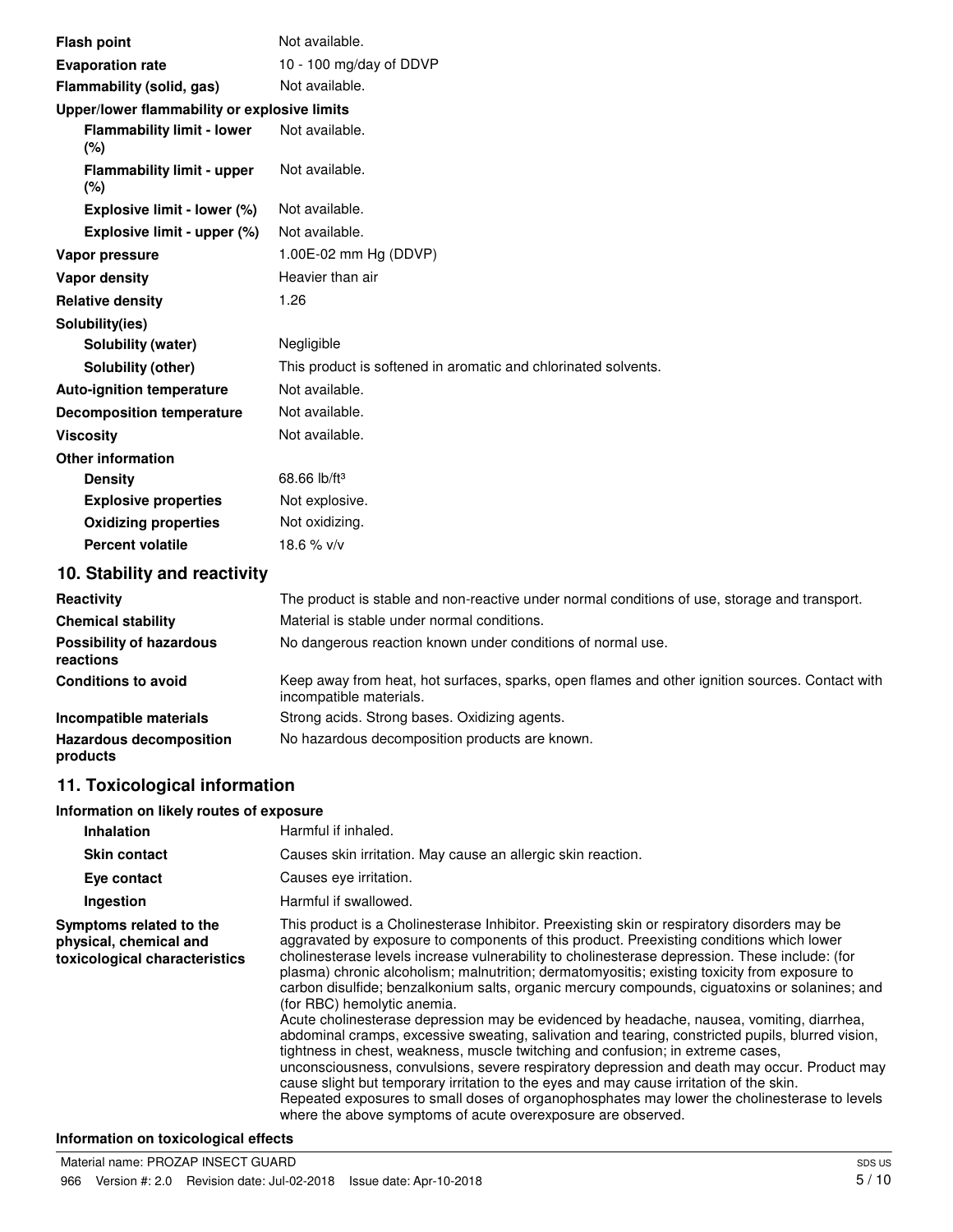| <b>Acute toxicity</b>                                             | Harmful if swallowed. Harmful if inhaled.                                                                           |                                                                                    |                                                                                                 |  |
|-------------------------------------------------------------------|---------------------------------------------------------------------------------------------------------------------|------------------------------------------------------------------------------------|-------------------------------------------------------------------------------------------------|--|
| <b>Product</b>                                                    | <b>Species</b>                                                                                                      |                                                                                    | <b>Test Results</b>                                                                             |  |
| PROZAP INSECT GUARD                                               |                                                                                                                     |                                                                                    |                                                                                                 |  |
| <u>Acute</u>                                                      |                                                                                                                     |                                                                                    |                                                                                                 |  |
| Dermal                                                            |                                                                                                                     |                                                                                    |                                                                                                 |  |
| LD50                                                              | Rabbit                                                                                                              |                                                                                    | 27400 mg/kg (intact abdominal skin)                                                             |  |
| Oral                                                              |                                                                                                                     |                                                                                    |                                                                                                 |  |
| LD50                                                              | female rat                                                                                                          |                                                                                    | 382 mg/kg                                                                                       |  |
|                                                                   | male rat                                                                                                            |                                                                                    | 679 mg/kg                                                                                       |  |
| <b>Skin corrosion/irritation</b>                                  | Causes skin irritation.                                                                                             |                                                                                    |                                                                                                 |  |
| <b>Irritation Corrosion - Skin</b><br><b>PROZAP INSECT GUARD</b>  |                                                                                                                     | Result: Irritant                                                                   |                                                                                                 |  |
|                                                                   |                                                                                                                     | Species: Rabbit                                                                    |                                                                                                 |  |
| Serious eye damage/eye                                            | Causes eye irritation.                                                                                              |                                                                                    |                                                                                                 |  |
| irritation                                                        |                                                                                                                     |                                                                                    |                                                                                                 |  |
| Eye<br>PROZAP INSECT GUARD                                        |                                                                                                                     | Result: Irritant                                                                   |                                                                                                 |  |
|                                                                   |                                                                                                                     | Species: Rabbit                                                                    |                                                                                                 |  |
| Respiratory or skin sensitization                                 |                                                                                                                     |                                                                                    |                                                                                                 |  |
| <b>ACGIH sensitization</b>                                        |                                                                                                                     |                                                                                    |                                                                                                 |  |
| VAPOR (CAS 62-73-7)                                               | DICHLORVOS (DDVP), INHALABLE FRACTION AND                                                                           | Dermal sensitization                                                               |                                                                                                 |  |
| <b>Respiratory sensitization</b>                                  | Not a respiratory sensitizer.                                                                                       |                                                                                    |                                                                                                 |  |
| <b>Skin sensitization</b>                                         | May cause an allergic skin reaction.                                                                                |                                                                                    |                                                                                                 |  |
| <b>Sensitization</b>                                              |                                                                                                                     |                                                                                    |                                                                                                 |  |
| <b>PROZAP INSECT GUARD</b>                                        |                                                                                                                     | Result: Possible sensitizer<br>Species: Guinea pig                                 |                                                                                                 |  |
| Germ cell mutagenicity                                            | No data available to indicate product or any components present at greater than 0.1% are<br>mutagenic or genotoxic. |                                                                                    |                                                                                                 |  |
| Carcinogenicity                                                   | Suspected of causing cancer.                                                                                        |                                                                                    |                                                                                                 |  |
|                                                                   | IARC Monographs. Overall Evaluation of Carcinogenicity                                                              |                                                                                    |                                                                                                 |  |
| Dichlorvos (DDVP) (CAS 62-73-7)                                   |                                                                                                                     | 2B Possibly carcinogenic to humans.                                                |                                                                                                 |  |
| Not regulated.                                                    | OSHA Specifically Regulated Substances (29 CFR 1910.1001-1052)                                                      |                                                                                    |                                                                                                 |  |
|                                                                   | US. National Toxicology Program (NTP) Report on Carcinogens                                                         |                                                                                    |                                                                                                 |  |
| Not listed.                                                       |                                                                                                                     |                                                                                    |                                                                                                 |  |
| <b>Reproductive toxicity</b>                                      | This product is not expected to cause reproductive or developmental effects.                                        |                                                                                    |                                                                                                 |  |
| Specific target organ toxicity -<br>single exposure               | Not classified.                                                                                                     |                                                                                    |                                                                                                 |  |
| Specific target organ toxicity -<br>repeated exposure             | Not classified.                                                                                                     |                                                                                    |                                                                                                 |  |
| <b>Aspiration hazard</b>                                          |                                                                                                                     | Not likely, due to the form of the product.                                        |                                                                                                 |  |
| <b>Chronic effects</b>                                            |                                                                                                                     | Prolonged inhalation may be harmful. Prolonged exposure may cause chronic effects. |                                                                                                 |  |
| 12. Ecological information                                        |                                                                                                                     |                                                                                    |                                                                                                 |  |
| <b>Ecotoxicity</b>                                                |                                                                                                                     |                                                                                    | This product is toxic to fish, birds, and other wildlife. Keep out of any body of water. Do not |  |
|                                                                   | contaminate water when disposing of equipment washwaters or wastes.                                                 |                                                                                    |                                                                                                 |  |
| <b>Components</b>                                                 | <b>Species</b>                                                                                                      |                                                                                    | <b>Test Results</b>                                                                             |  |
| Dichlorvos (DDVP) (CAS 62-73-7)<br><b>Aquatic</b>                 |                                                                                                                     |                                                                                    |                                                                                                 |  |
| Crustacea                                                         | EC50<br>Water flea (Daphnia pulex)                                                                                  |                                                                                    | 0 - 0.0001 mg/l, 48 hours                                                                       |  |
| Fish                                                              | LC50                                                                                                                | Cutthroat trout (Oncorhynchus clarki)                                              | 0.141 - 0.321 mg/l, 96 hours                                                                    |  |
|                                                                   |                                                                                                                     |                                                                                    |                                                                                                 |  |
| Persistence and degradability<br><b>Bioaccumulative potential</b> | No data is available on the degradability of any ingredients in the mixture.                                        |                                                                                    |                                                                                                 |  |
|                                                                   |                                                                                                                     |                                                                                    |                                                                                                 |  |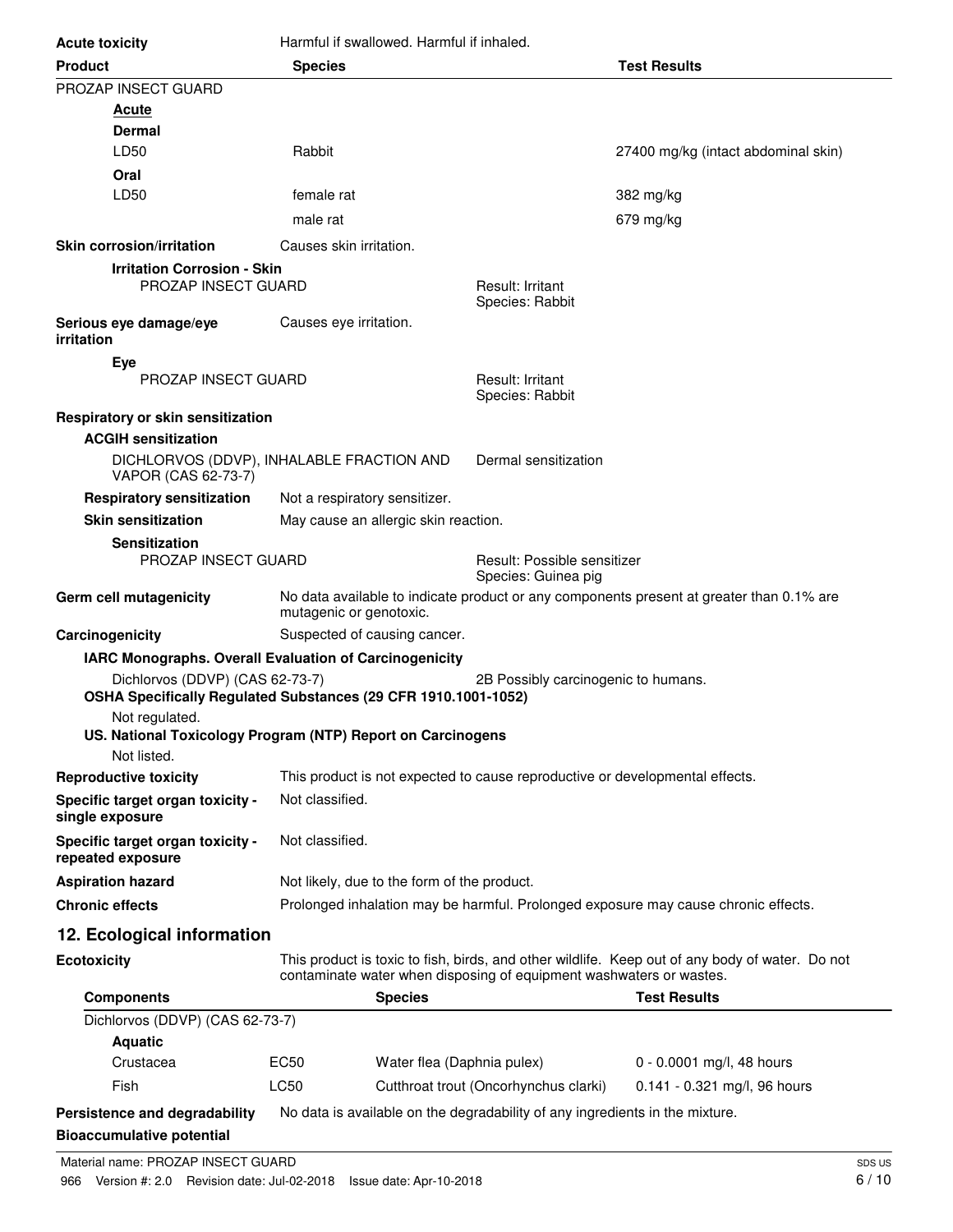| Mobility in soil      | No data available. |
|-----------------------|--------------------|
| Other adverse effects | None known.        |

| 13. Disposal considerations              |                                                                                                                                                                                                                                                                                                                                                                                                                             |  |  |  |
|------------------------------------------|-----------------------------------------------------------------------------------------------------------------------------------------------------------------------------------------------------------------------------------------------------------------------------------------------------------------------------------------------------------------------------------------------------------------------------|--|--|--|
| <b>Disposal instructions</b>             | Collect and reclaim or dispose in sealed containers at licensed waste disposal site. Dispose of<br>contents/container in accordance with local/regional/national/international regulations. Dispose of<br>product and packaging in the trash. Wrap the strip in paper and place in a sealed plastic bag<br>before putting it in the trash.                                                                                  |  |  |  |
| Local disposal regulations               | Dispose in accordance with all applicable regulations.                                                                                                                                                                                                                                                                                                                                                                      |  |  |  |
| Hazardous waste code                     | Not applicable.                                                                                                                                                                                                                                                                                                                                                                                                             |  |  |  |
| Waste from residues / unused<br>products | Dispose of in accordance with local regulations. Empty containers or liners may retain some<br>product residues. This material and its container must be disposed of in a safe manner (see:<br>Disposal instructions). Unused products can typically be disposed in the trash.                                                                                                                                              |  |  |  |
| <b>Contaminated packaging</b>            | Empty containers should be taken to an approved waste handling site for recycling or disposal. As<br>a household waste, the spent strip should be wrapped in paper, placed in a sealed plastic bag,<br>and put into the trash. If large numbers of strips are to be discarded the local authorities or the<br>EPA should be contacted to find out the current regulations. The empty package can be placed in<br>the trash. |  |  |  |

## **14. Transport information**

| <b>DOT</b>  |                                   |                                                                                                      |
|-------------|-----------------------------------|------------------------------------------------------------------------------------------------------|
|             | UN number                         | UN3077                                                                                               |
|             | UN proper shipping name           | Environmentally hazardous substances, solid, n.o.s. (Dichlorvos), MARINE POLLUTANT                   |
|             | <b>Transport hazard class(es)</b> |                                                                                                      |
|             | <b>Class</b>                      | 9                                                                                                    |
|             | <b>Subsidiary risk</b>            | $\overline{a}$                                                                                       |
|             | Label(s)                          | 9                                                                                                    |
|             | <b>Packing group</b>              | Ш                                                                                                    |
|             | <b>Environmental hazards</b>      |                                                                                                      |
|             | <b>Marine pollutant</b>           | Yes                                                                                                  |
|             |                                   | Special precautions for user Read safety instructions, SDS and emergency procedures before handling. |
|             | <b>Special provisions</b>         | 8, 146, 335, A112, B54, IB8, IP3, N20, T1, TP33                                                      |
|             | <b>Packaging exceptions</b>       | 155                                                                                                  |
|             | Packaging non bulk                | 213                                                                                                  |
|             | Packaging bulk                    | 240                                                                                                  |
| <b>IATA</b> |                                   |                                                                                                      |
|             | UN number                         | <b>UN3077</b>                                                                                        |
|             | UN proper shipping name           | Environmentally hazardous substance, solid, n.o.s. (Dichlorvos)                                      |
|             | <b>Transport hazard class(es)</b> |                                                                                                      |
|             | <b>Class</b>                      | 9                                                                                                    |
|             | <b>Subsidiary risk</b>            | $\overline{\phantom{a}}$                                                                             |
|             | Packing group                     | Ш                                                                                                    |
|             | <b>Environmental hazards</b>      | No.                                                                                                  |
|             | <b>ERG Code</b>                   | 9L                                                                                                   |
|             |                                   | Special precautions for user Read safety instructions, SDS and emergency procedures before handling. |
|             | <b>Other information</b>          |                                                                                                      |
|             | Passenger and cargo               | Allowed with restrictions.                                                                           |
|             | aircraft                          |                                                                                                      |
|             | Cargo aircraft only               | Allowed with restrictions.                                                                           |
|             |                                   | Read safety instructions, SDS and emergency procedures before handling.                              |
| <b>IMDG</b> |                                   |                                                                                                      |
|             | UN number                         | <b>UN3077</b>                                                                                        |
|             | UN proper shipping name           | ENVIRONMENTALLY HAZARDOUS SUBSTANCE, SOLID, N.O.S. (Dichlorvos), MARINE<br>POLLUTANT                 |
|             | <b>Transport hazard class(es)</b> |                                                                                                      |
|             | <b>Class</b>                      | 9                                                                                                    |
|             | <b>Subsidiary risk</b>            |                                                                                                      |
|             | Packing group                     | $\mathbf{III}$                                                                                       |
|             | <b>Environmental hazards</b>      |                                                                                                      |
|             | <b>Marine pollutant</b>           | Yes                                                                                                  |
|             | <b>EmS</b>                        | F-A, S-F                                                                                             |
|             |                                   |                                                                                                      |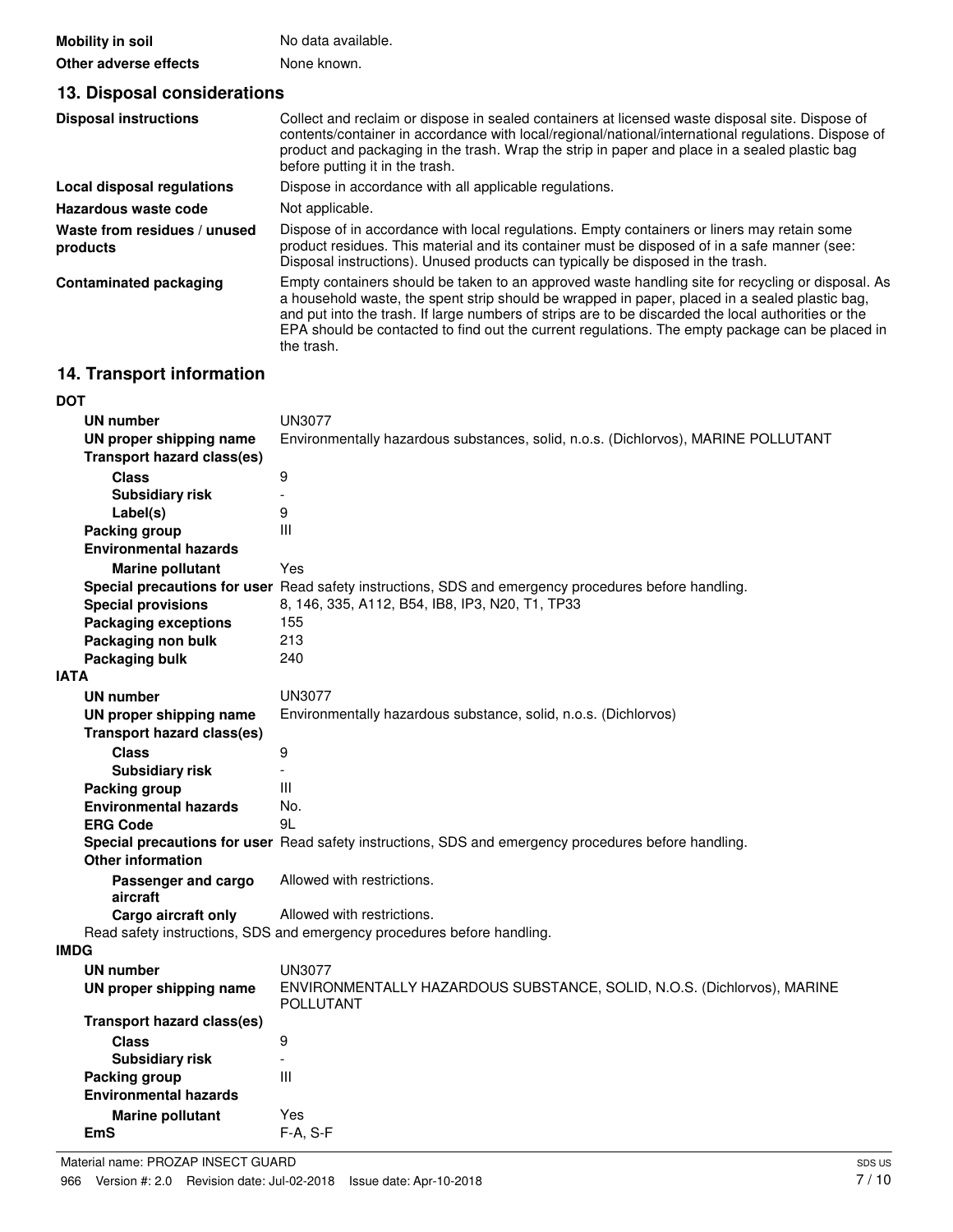**Special precautions for user** Read safety instructions, SDS and emergency procedures before handling. **Transport in bulk according to** Not applicable.

**Annex II of MARPOL 73/78 and the IBC Code**

**DOT; IATA; IMDG**



**Marine pollutant**



**General information**

IMDG Regulated Marine Pollutant. DOT Regulated Marine Pollutant.

This product is not regulated when shipped by highway, rail, or air in non-bulk packaging (maximum capacity of 450 L (119 gallons) or less. When shipped by vessel or in bulk packaging this product is regulated according to the data shown.

#### **15. Regulatory information**

**US federal regulations**

This product is a "Hazardous Chemical" as defined by the OSHA Hazard Communication Standard, 29 CFR 1910.1200.

This product is registered under EPA/FIFRA Regulations. It is a violation of Federal Law to use this product in any manner inconsistent with its labeling. Read and follow all label directions. This product is excluded from listing requirements under EPA/TSCA.

This is a pesticide product registered by the United States Environmental Protection Agency and is subject to certain labeling requirements under federal pesticide law. These requirements differ from the classification criteria and hazard information required for safety data sheets (SDS), and for workplace labels of non-pesticide chemicals. The hazard information required on the pesticide label is reproduced below. The pesticide label also includes other important information, including directions for use.

HAZARD TO HUMANS AND DOMESTIC ANIMALS.

#### WARNING

May be fatal if swallowed. Do not taste or swallow. Harmful if inhaled. Causes moderate eye irritation. Avoid breathing vapors. Avoid contact with eyes. Avoid contact with clothing. After prolonged storage, a small amount of liquid may form on strip. Do not get liquid in eyes. Wash thoroughly with soap and water after handling and before eating, drinking, chewing gum using tobacco, or using the toilet.. Do not use in hospitals or clinic rooms, such as patient rooms, wards, nurseries, operating or emergency areas. Remove and wash contaminated clothing before reuse. Within homes, use only in closets, wardrobes and cupboards. Do not use in closets and wardrobes of rooms where infants, children and the sick or aged are or will be present for any extended period of confinement. Do not use in any area of the home where people will be present for extended periods of time. Do not use in kitchens (except cupboards), restaurants or areas where food is prepared or served. Not to be taken internally by humans or animals.

**TSCA Section 12(b) Export Notification (40 CFR 707, Subpt. D)**

Not regulated.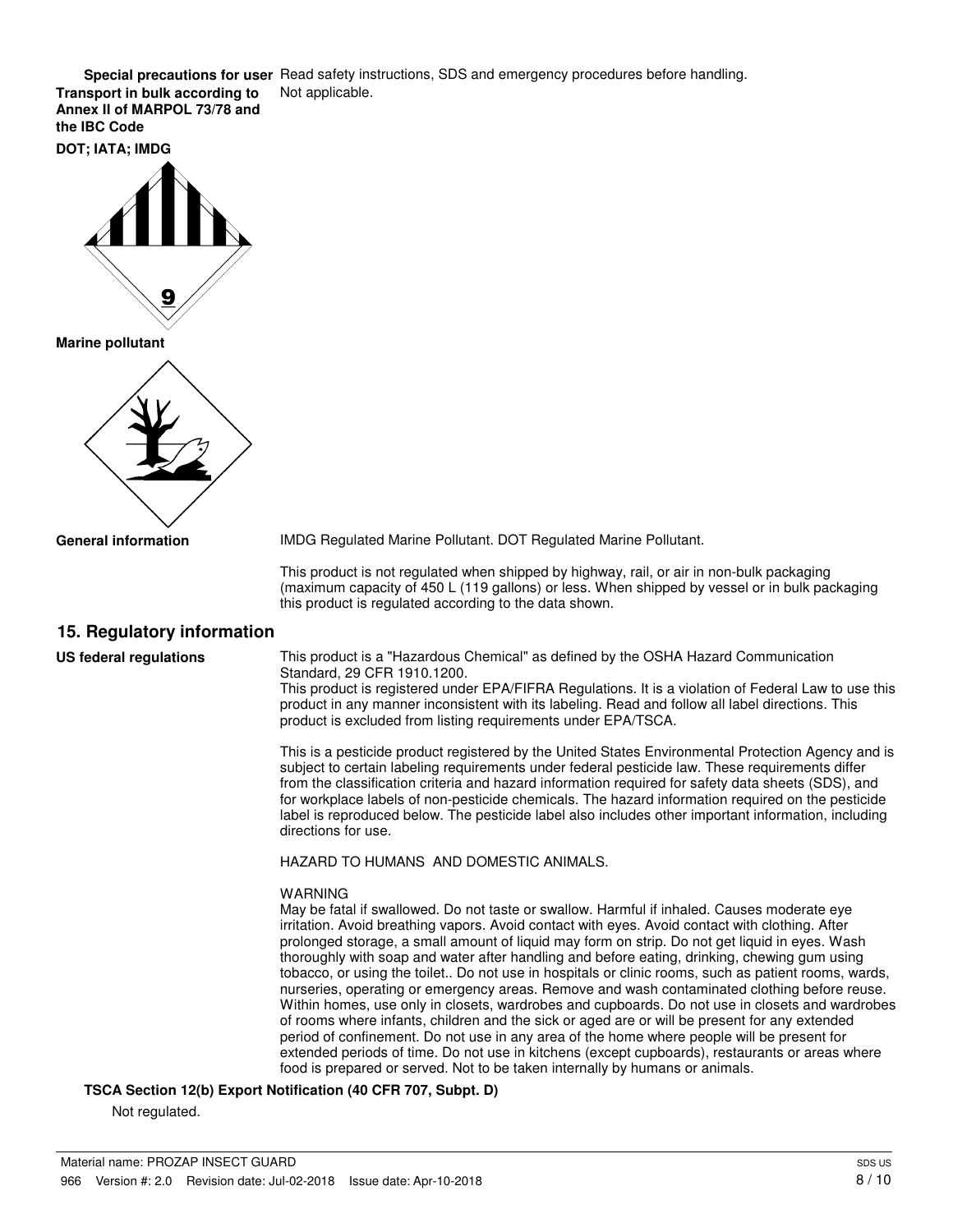| <b>CERCLA Hazardous Substance List (40 CFR 302.4)</b>                                                                                                                                                                                                                                                     |                                                                                                                                                                                    |                      |                                               |                                               |                                               |  |
|-----------------------------------------------------------------------------------------------------------------------------------------------------------------------------------------------------------------------------------------------------------------------------------------------------------|------------------------------------------------------------------------------------------------------------------------------------------------------------------------------------|----------------------|-----------------------------------------------|-----------------------------------------------|-----------------------------------------------|--|
| Dichlorvos (DDVP) (CAS 62-73-7)<br><b>SARA 304 Emergency release notification</b>                                                                                                                                                                                                                         |                                                                                                                                                                                    |                      | Listed.                                       |                                               |                                               |  |
| Dichlorvos (DDVP) (CAS 62-73-7)                                                                                                                                                                                                                                                                           |                                                                                                                                                                                    |                      | <b>10 LBS</b>                                 |                                               |                                               |  |
| OSHA Specifically Regulated Substances (29 CFR 1910.1001-1052)                                                                                                                                                                                                                                            |                                                                                                                                                                                    |                      |                                               |                                               |                                               |  |
| Not regulated.                                                                                                                                                                                                                                                                                            |                                                                                                                                                                                    |                      |                                               |                                               |                                               |  |
| Superfund Amendments and Reauthorization Act of 1986 (SARA)<br><b>SARA 302 Extremely hazardous substance</b>                                                                                                                                                                                              |                                                                                                                                                                                    |                      |                                               |                                               |                                               |  |
| <b>Chemical name</b>                                                                                                                                                                                                                                                                                      | <b>CAS number</b>                                                                                                                                                                  | Reportable           | <b>Threshold</b>                              | <b>Threshold</b>                              | <b>Threshold</b>                              |  |
|                                                                                                                                                                                                                                                                                                           |                                                                                                                                                                                    | quantity<br>(pounds) | planning quantity<br>(pounds)                 | planning quantity,<br>lower value<br>(pounds) | planning quantity,<br>upper value<br>(pounds) |  |
| Dichlorvos (DDVP)                                                                                                                                                                                                                                                                                         | 62-73-7                                                                                                                                                                            | 10                   | 1000                                          |                                               |                                               |  |
| SARA 311/312 Hazardous<br>chemical                                                                                                                                                                                                                                                                        | Yes                                                                                                                                                                                |                      |                                               |                                               |                                               |  |
| <b>Classified hazard</b><br>categories                                                                                                                                                                                                                                                                    | Acute toxicity (any route of exposure)<br>Skin corrosion or irritation<br>Serious eye damage or eye irritation<br>Respiratory or skin sensitization<br>Carcinogenicity             |                      |                                               |                                               |                                               |  |
| SARA 313 (TRI reporting)<br><b>Chemical name</b>                                                                                                                                                                                                                                                          |                                                                                                                                                                                    |                      | <b>CAS number</b>                             | $%$ by wt.                                    |                                               |  |
| Dichlorvos (DDVP)                                                                                                                                                                                                                                                                                         |                                                                                                                                                                                    |                      | 62-73-7                                       | $18.6 - 20$                                   |                                               |  |
| Other federal regulations                                                                                                                                                                                                                                                                                 |                                                                                                                                                                                    |                      |                                               |                                               |                                               |  |
| Clean Air Act (CAA) Section 112 Hazardous Air Pollutants (HAPs) List                                                                                                                                                                                                                                      |                                                                                                                                                                                    |                      |                                               |                                               |                                               |  |
| Dichlorvos (DDVP) (CAS 62-73-7)<br>Clean Air Act (CAA) Section 112(r) Accidental Release Prevention (40 CFR 68.130)<br>Not regulated.                                                                                                                                                                     |                                                                                                                                                                                    |                      |                                               |                                               |                                               |  |
| <b>Safe Drinking Water Act</b><br>(SDWA)                                                                                                                                                                                                                                                                  | Not regulated.                                                                                                                                                                     |                      |                                               |                                               |                                               |  |
| US state regulations                                                                                                                                                                                                                                                                                      |                                                                                                                                                                                    |                      |                                               |                                               |                                               |  |
| <b>California Proposition 65</b>                                                                                                                                                                                                                                                                          |                                                                                                                                                                                    |                      |                                               |                                               |                                               |  |
|                                                                                                                                                                                                                                                                                                           | <b>WARNING:</b> This product can expose you to Dichlorvos (DDVP), which is known to the State of California to<br>cause cancer. For more information go to www.P65Warnings.ca.gov. |                      |                                               |                                               |                                               |  |
| California Proposition 65 - CRT: Listed date/Carcinogenic substance                                                                                                                                                                                                                                       |                                                                                                                                                                                    |                      |                                               |                                               |                                               |  |
| Dichlorvos (DDVP) (CAS 62-73-7)                                                                                                                                                                                                                                                                           |                                                                                                                                                                                    |                      | Listed: January 1, 1989                       |                                               |                                               |  |
| <b>International Inventories</b>                                                                                                                                                                                                                                                                          |                                                                                                                                                                                    |                      |                                               |                                               |                                               |  |
| Country(s) or region<br>United States & Puerto Rico                                                                                                                                                                                                                                                       | Inventory name                                                                                                                                                                     |                      | Toxic Substances Control Act (TSCA) Inventory |                                               | On inventory (yes/no)*<br>No.                 |  |
| *A "Yes" indicates that all components of this product comply with the inventory requirements administered by the governing country(s)<br>A "No" indicates that one or more components of the product are not listed or exempt from listing on the inventory administered by the governing<br>country(s). |                                                                                                                                                                                    |                      |                                               |                                               |                                               |  |
| 16. Other information, including date of preparation or last revision                                                                                                                                                                                                                                     |                                                                                                                                                                                    |                      |                                               |                                               |                                               |  |
| <b>Issue date</b>                                                                                                                                                                                                                                                                                         | Apr-10-2018                                                                                                                                                                        |                      |                                               |                                               |                                               |  |
| <b>Revision date</b>                                                                                                                                                                                                                                                                                      | Jul-02-2018                                                                                                                                                                        |                      |                                               |                                               |                                               |  |
| Version #                                                                                                                                                                                                                                                                                                 | 2.0                                                                                                                                                                                |                      |                                               |                                               |                                               |  |
| <b>HMIS<sup>®</sup></b> ratings                                                                                                                                                                                                                                                                           | Health: 2*<br>Flammability: 1<br>Physical hazard: 0                                                                                                                                |                      |                                               |                                               |                                               |  |
| <b>NFPA ratings</b>                                                                                                                                                                                                                                                                                       | Health: 2<br>Flammability: 1<br>Instability: 0                                                                                                                                     |                      |                                               |                                               |                                               |  |